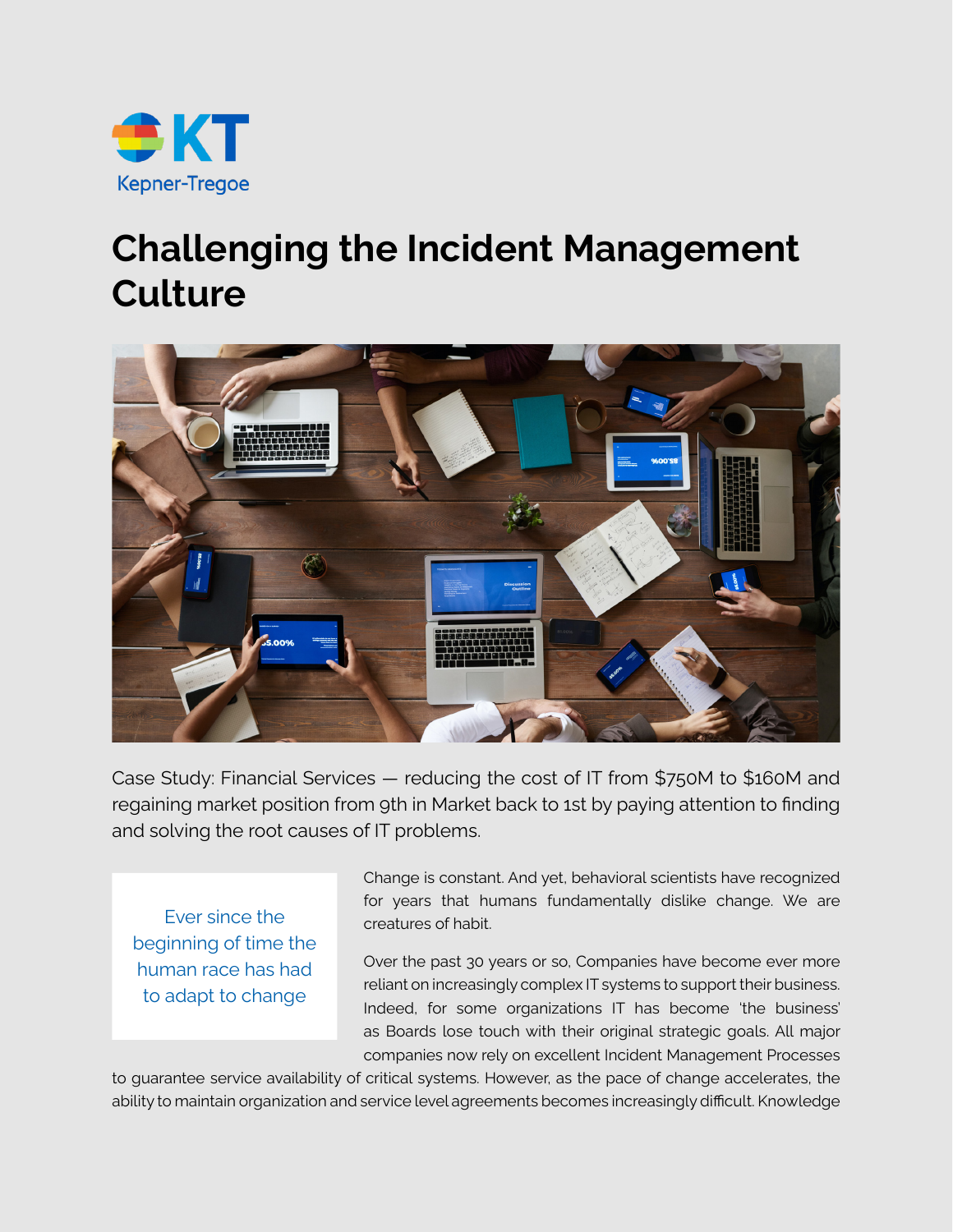Management systems become obsolete as support staff simply do not have the time to keep them up to date. The confluence of these events inevitably leads to an increase in the number of Incidents and with it the cost of service management.

A colleague recently wrote a paper on 'Organizational DNA' published in Strategy Magazine, the Journal of the Strategic Planning Society. In it he explores the idea that "the essential shape, nature and capabilities of organizations are dictated by organizational DNA and as a consequence, there are implicit constraints on the competitive positions that can be taken and on the degree to which organizations can realistically change." In other words, as much as the Board may recognise the need to change an organizations's culture to survive, altering the very essence of that organization is a herculean challenge.



This challenge permeates throughout the business. Whilst the CIO may recognise the need to divert more resources to finding root cause in an attempt to stop problems at source, in practice, IT functions often find it difficult to change from an Incident Management culture to one of Problem Management.

Usually it will take an extraordinary event to 'shock' the organization into breaking this cycle — to change its approach from one of constant fire-fighting to fire prevention as the following case study illustrates.

A major organization operating in the Finance Sector had been the industry leader for years. The organization had ten people dedicated to incident management to protect systems' availability. As its systems became increasingly complex, the number of Incidents began to accelerate to a point where there were on average 50 high severity incidents per year — each with a potential exposure of >\$2m! The business began to lose its market position — sliding from 1st to 9th — and with it revenues began to fall — eventually to 88% of plan. The business began accusing IT of "Corporate Destruction" adding "You're very good at IM, but then again you should be….you get enough practice at it!" The threat of large-scale outsourcing of IT operations was imminent.

Something had to change. A Pareto analysis of Incidents confirmed what many already knew — a huge quantity of Incident Management resources were being consumed by a small number of Major Incidents, many of which were repeat problems. Further data analysis revealed the following:

| Total nomber of incidents per annum                 | 2,500  |
|-----------------------------------------------------|--------|
| Number of major incidents (Potential impact > \$2m) | 50     |
| Number of Incident Managers (FTE)                   | 9.5    |
| Number of Problem Managers (FTE)                    | O,5    |
| Total number of IT staff                            | 2,300  |
| Cost of IT                                          | \$750m |